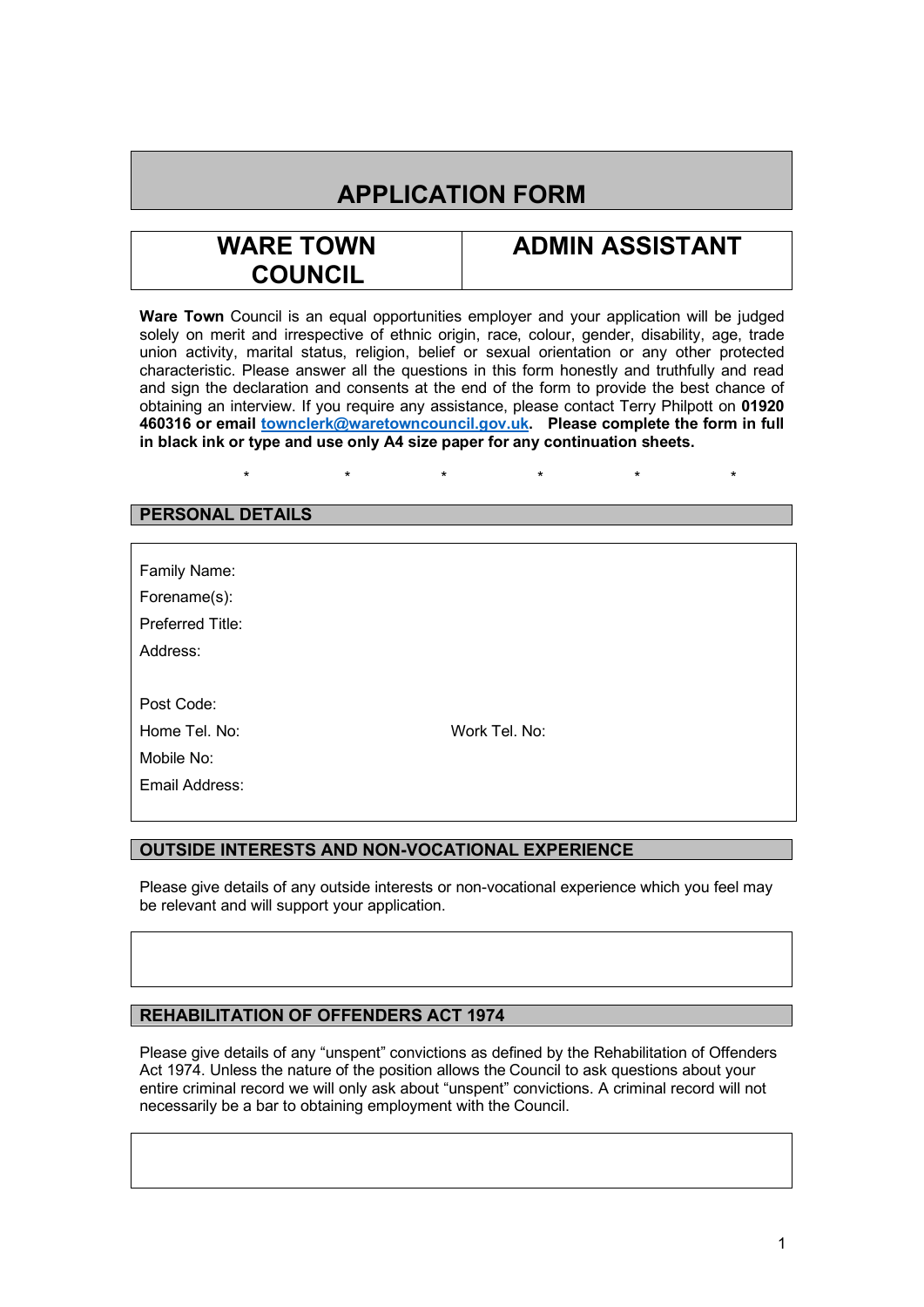## **EDUCATION AND QUALIFICATIONS**

Please give details of your education and qualifications obtained plus those currently being pursued.

|                                  | Dates |    |                                |
|----------------------------------|-------|----|--------------------------------|
| Secondary School, College and/or | From  | To | Subjects studied and/or        |
| University                       |       |    | qualifications/grades obtained |
|                                  |       |    |                                |
|                                  |       |    |                                |
|                                  |       |    |                                |
|                                  |       |    |                                |
|                                  |       |    |                                |
|                                  |       |    |                                |
|                                  |       |    |                                |
|                                  |       |    |                                |
|                                  |       |    |                                |
|                                  |       |    |                                |
|                                  |       |    |                                |
|                                  |       |    |                                |
|                                  |       |    |                                |
|                                  |       |    |                                |

Please note that you will be asked to produce evidence of your qualifications.

## **PROFESSIONALAND TECHNICAL BODIES MEMBERSHIP**

Please give details of any relevant professional or technical bodies of which you are a member by examination or subscription and any CPD you have undertaken.

|                                     | Level of   |               |
|-------------------------------------|------------|---------------|
| Name of Institute/Professional Body | Membership | Year of Award |
|                                     |            |               |
|                                     |            |               |
|                                     |            |               |
|                                     |            |               |
|                                     |            |               |
|                                     |            |               |
|                                     |            |               |
|                                     |            |               |
|                                     |            |               |
|                                     |            |               |
|                                     |            |               |

## **TRAINING COURSES**

Please give details of any relevant short training courses, trade/professional training, Government training schemes or secondments you have completed.

| <b>Course Title and Duration</b> | Provider | Date |
|----------------------------------|----------|------|
|                                  |          |      |
|                                  |          |      |
|                                  |          |      |
|                                  |          |      |
|                                  |          |      |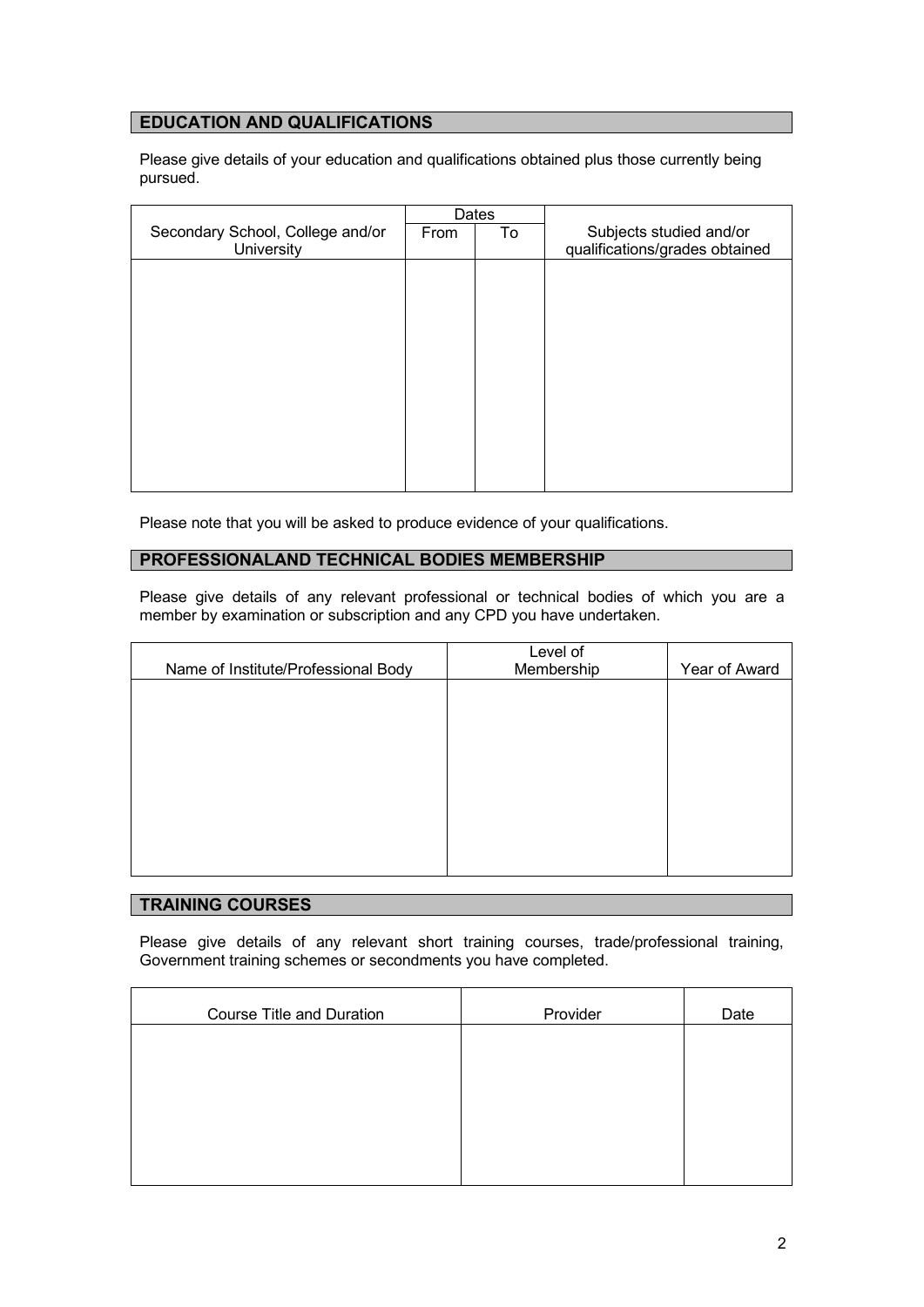## **PRESENT OR MOST RECENT EMPLOYMENT**

Employer:

Address:

Post Code:

Job Title:

Current or Final Salary:

Date Commenced:

Leave Date or Notice Period Required:

Please provide a list of the main duties and responsibilities of your current or most recent job. (Please attach a copy of the job description if you wish.)

Why do you/did you wish to leave your current/most recent job?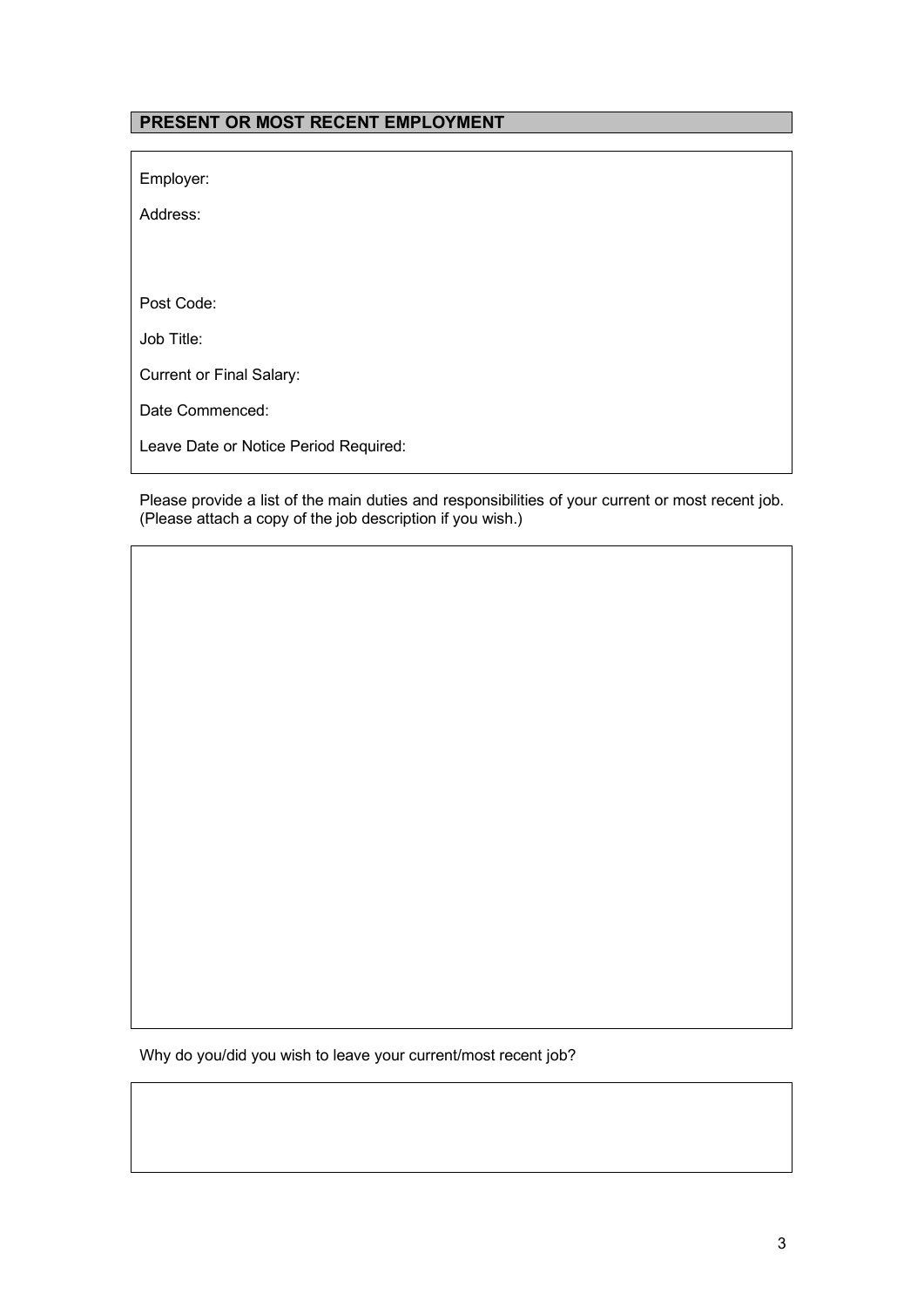## **EMPLOYMENT HISTORY**

Please list all your previous employment history in chronological order using a separate sheet if necessary and please give reasons for any gaps in your employment history.

| Name and Address of<br>Employer | <b>Employment Period</b><br>To<br>From |  | Job Title and Salary | Reason for<br>Leaving |
|---------------------------------|----------------------------------------|--|----------------------|-----------------------|
|                                 |                                        |  |                      |                       |
|                                 |                                        |  |                      |                       |
|                                 |                                        |  |                      |                       |
|                                 |                                        |  |                      |                       |
|                                 |                                        |  |                      |                       |
|                                 |                                        |  |                      |                       |
|                                 |                                        |  |                      |                       |
|                                 |                                        |  |                      |                       |
|                                 |                                        |  |                      |                       |

## **RELEVANT EXPERIENCE AND OTHER SUPPORTING INFORMATION**

The information you provide in this section is very important in assessing your application. Please give details of your knowledge, qualifications, experience, skills, and ability to cope with the demands of the post, relating them to the requirements of the job as laid out in the Person Specification and Job Description within the Recruitment Handout. Please continue on additional A4 sheets if necessary.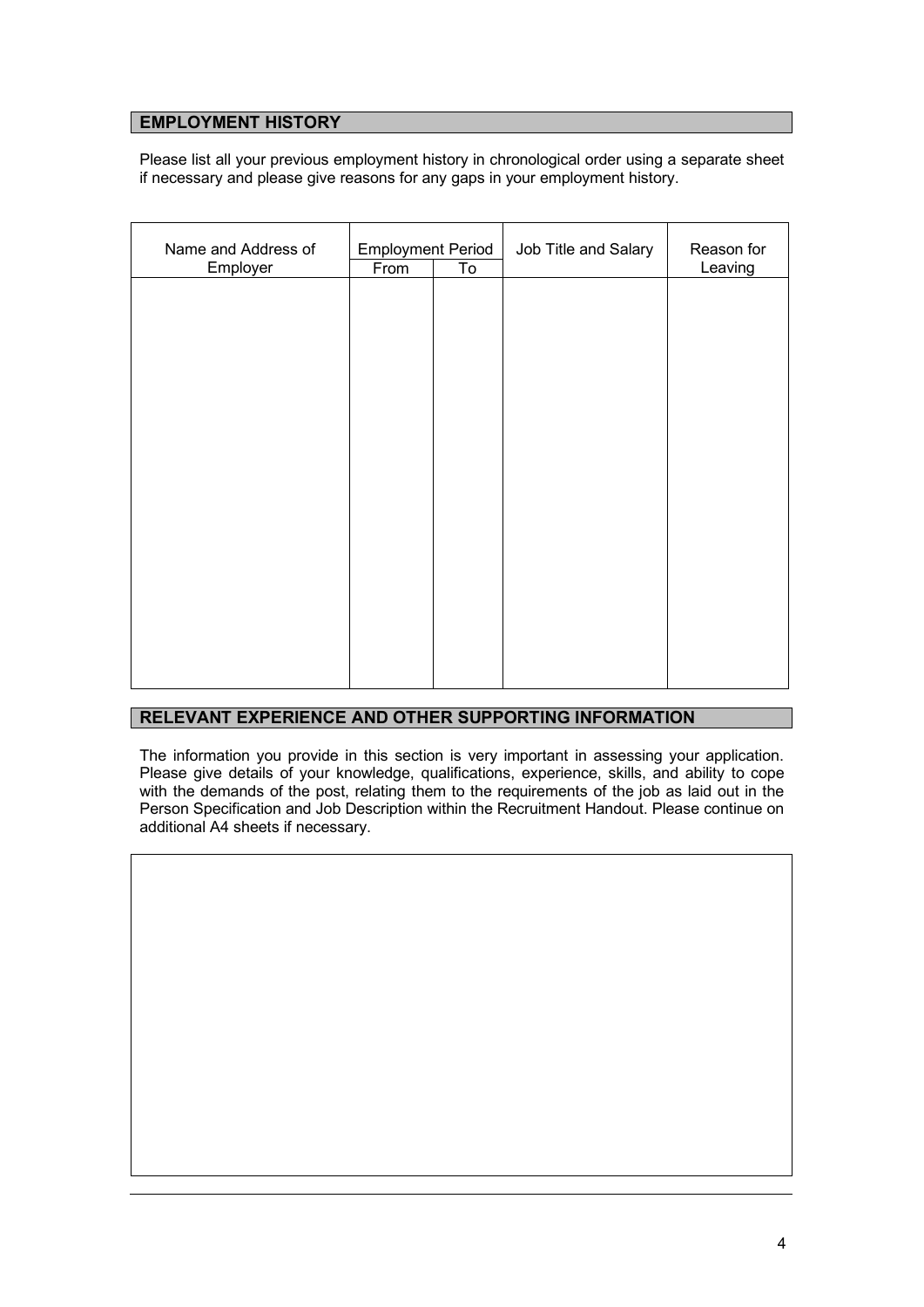#### **PREVENTION OF ILLEGAL WORKING**

Are you eligible to work in the UK? Yes  $\Box$  No  $\Box$ 

Do you require a work permit to take up employment in the UK? Yes  $\Box$  No  $\Box$ 

The Council has legal obligations to ensure that you can work legally in the UK. Prior to taking up any employment you will be required to provide evidence of a passport and/or other relevant documents on the approved list to satisfy the Council that you comply with this requirement.

Are there any restrictions on your residing in the UK? Yes  $\Box$  No  $\Box$ 

#### **DRIVING LICENCE**

Do you hold a current driving licence? Yes  $\Box$  No  $\Box$  If "yes" please state type of licence you hold:

| Are you a car owner or do you have a car at your disposal? |  | Yes $\Box$ No $\Box$                           |
|------------------------------------------------------------|--|------------------------------------------------|
| Do you have any current endorsements?                      |  | Yes $\Box$ No $\Box$ If "Yes", please specify: |
|                                                            |  |                                                |

#### **REFERENCES**

Please give details of two persons who we could contact and would be willing to supply a reference for you. We would prefer your referees to be your most recent employers including your current employer, if applicable.

| Name:                  | Name:                  |
|------------------------|------------------------|
| Position:              | Position:              |
| Address:               | Address:               |
|                        |                        |
| Post Code:             | Post Code:             |
| E-mail address:        | E-mail address:        |
| Tel. No.:              | Tel. No.:              |
| Capacity known to you: | Capacity known to you: |

Have you any objection to the references being obtained prior to interview. Yes  $\Box$  No  $\Box$ 

References will be obtained, and their authenticity checked if you are offered the appointment.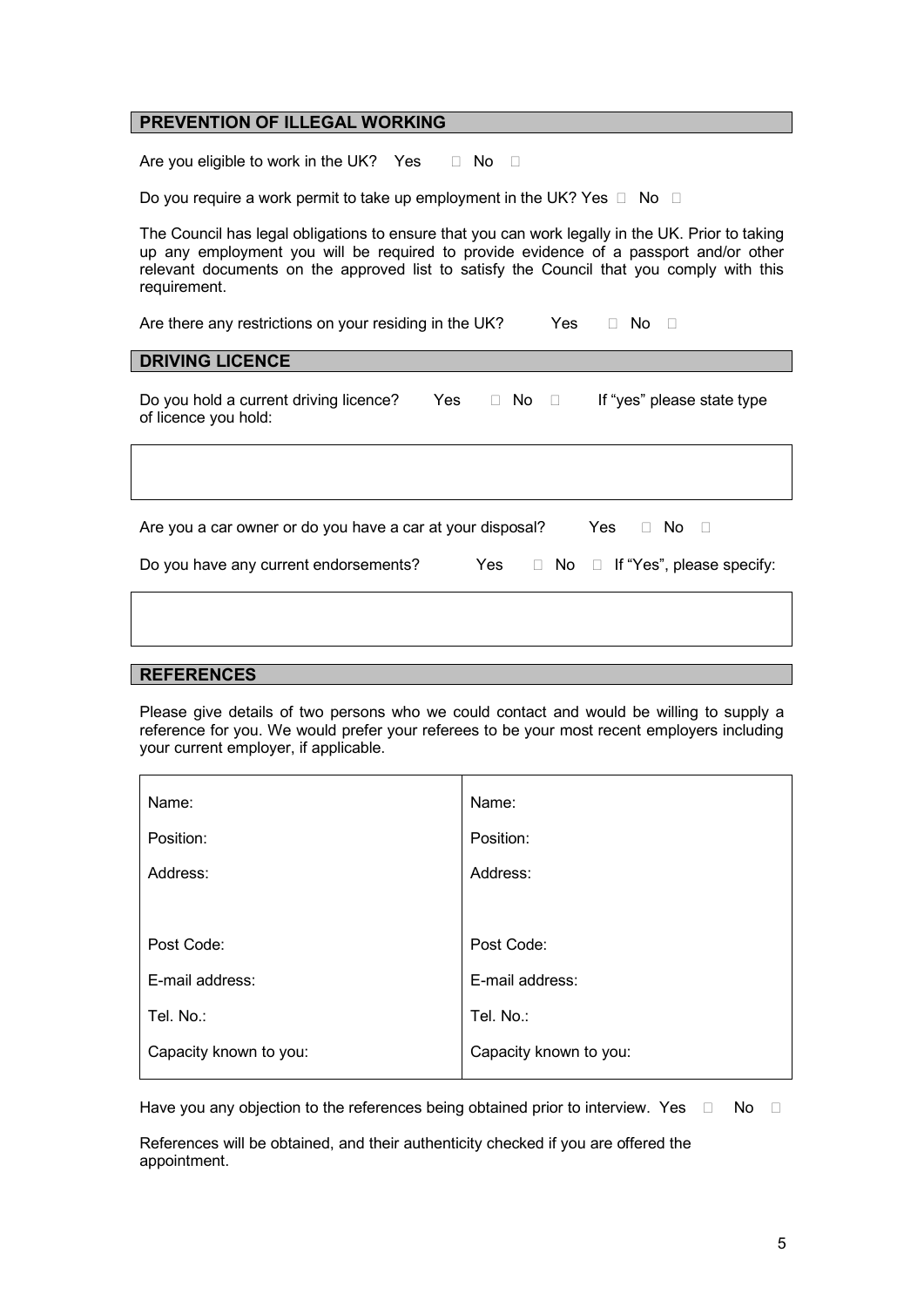#### **RELATIONSHIPS**

Are you, to your knowledge, related to or have any relationship with an Elected or Co-opted Member or employee of the Council?  $Yes \Box \qquad No \Box$ 

If "yes", please give details.

## **DISABILITY DISCRIMINATION ACT 1995**

Do you have a disability you wish us to know about at this stage? Yes  $\Box$  No  $\Box$ 

If yes, to assist us in making the interview arrangements please note below if you believe there are any reasonable adjustments we should be making.

## **DECLARATION AND DATA PROTECTION ACT CONSENT**

I declare that all the foregoing details given in this application are true to the best of my knowledge and understand that verification checks may be made. I also understand that if the information I have given is found to be untrue or misleading this will be sufficient grounds for disqualification from appointment or dismissal from any employment gained.

Signed **Example 20** and the set of the set of the set of the set of the set of the set of the set of the set of the set of the set of the set of the set of the set of the set of the set of the set of the set of the set of

## **DATA PROTECTION CONSENT**

I understand that the information given in this form will be processed only by the Council for the purpose of considering my application for employment and if I am successful in my application this form and the information in it will be retained in my personnel file for such time as I am an employee and for up to six years after the end of my employment. Otherwise this form will only be retained by the Council for so long as it is required in connection with the application.

Under the Data Protection Act and GDPR you have specific rights including giving consent for the collection and processing of your personal data. Please see Council's Data Privacy Statement and Policy on our website for further information. Please indicate below whether you give consent for us to collect, record and process the personal data you have provided for the purposes of recruitment, selection and appointment.

- $\Box$  I give my consent.
- $\Box$  I wish to find out more information or to check what personal data is being collected and processed before giving my consent.

Signed **Example 20** and  $\overline{a}$  Date  $\overline{b}$